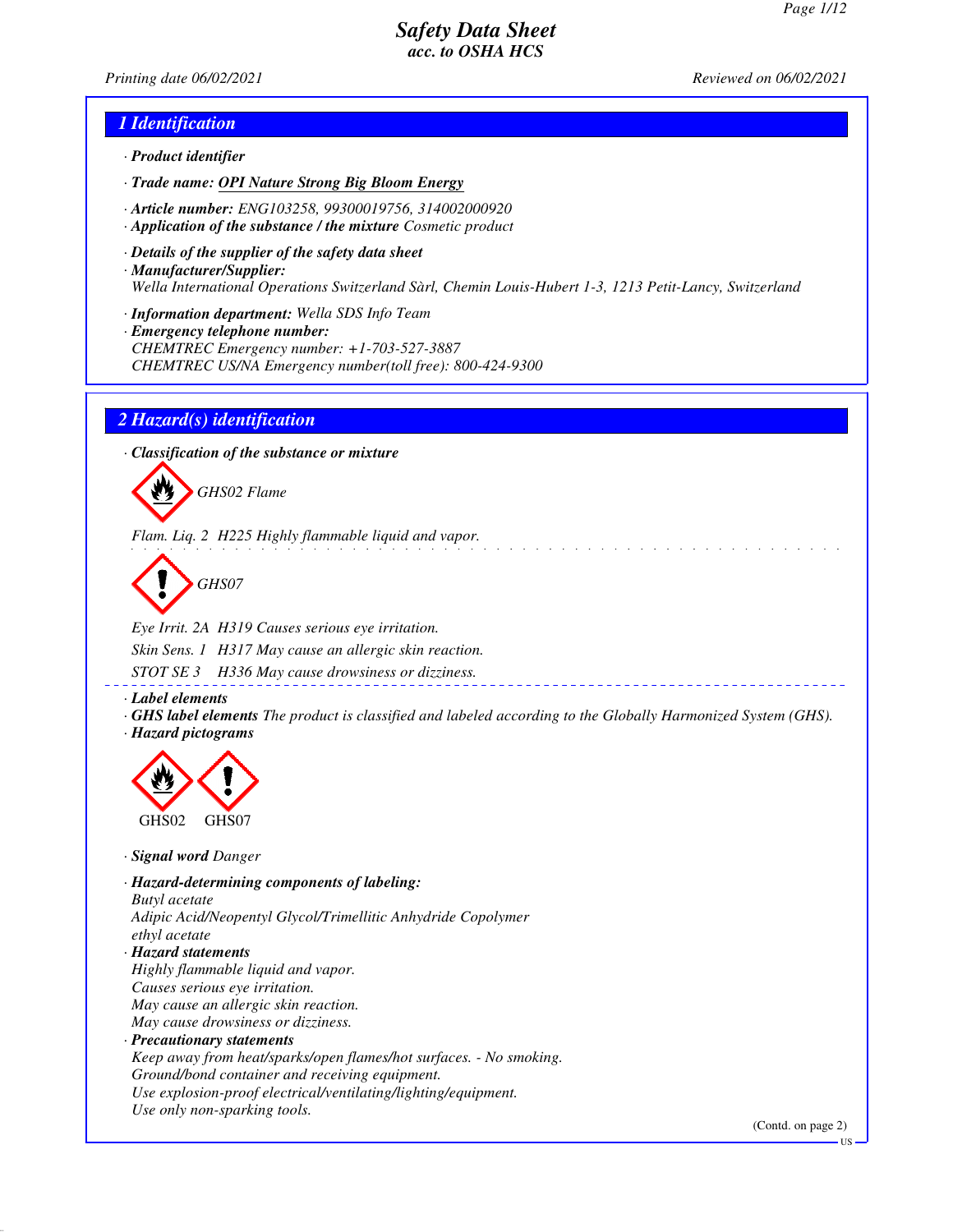*Printing date 06/02/2021 Reviewed on 06/02/2021*

### *Trade name: OPI Nature Strong Big Bloom Energy*

| (Contd. of page $1$ )                                                                                          |
|----------------------------------------------------------------------------------------------------------------|
| Take precautionary measures against static discharge.                                                          |
| Avoid breathing dust/fume/gas/mist/vapors/spray                                                                |
| Wash thoroughly after handling.                                                                                |
| Use only outdoors or in a well-ventilated area.                                                                |
| Contaminated work clothing must not be allowed out of the workplace.                                           |
| Wear protective gloves/protective clothing/eye protection/face protection.                                     |
| If on skin (or hair): Take off immediately all contaminated clothing. Rinse skin with water/shower.            |
| IF INHALED: Remove person to fresh air and keep comfortable for breathing.                                     |
| If in eyes: Rinse cautiously with water for several minutes. Remove contact lenses, if present and easy to do. |
| Continue rinsing.                                                                                              |
| Call a poison center/doctor if you feel unwell.                                                                |
| Specific treatment (see on this label).                                                                        |
| If skin irritation or rash occurs: Get medical advice/attention.                                               |
| If eye irritation persists: Get medical advice/attention.                                                      |
| Wash contaminated clothing before reuse.                                                                       |
| In case of fire: Use for extinction: CO2, powder or water spray.                                               |
| Store in a well-ventilated place. Keep container tightly closed.                                               |
| Store in a well-ventilated place. Keep cool.                                                                   |
| Store locked up.                                                                                               |
| Dispose of contents/container in accordance with local/regional/national/international regulations.            |
| $\cdot$ Other hazards                                                                                          |
| $\cdot$ Results of PBT and vPvB assessment                                                                     |
| $\cdot$ <b>PBT:</b> Not applicable.                                                                            |

*· vPvB: Not applicable.*

### *3 Composition/information on ingredients*

*· Chemical characterization: Mixtures*

*· Description: Mixture of the substances listed below with nonhazardous additions.*

| · Dangerous components: |                                                                         |              |  |  |
|-------------------------|-------------------------------------------------------------------------|--------------|--|--|
|                         | 123-86-4 Butyl acetate                                                  | $>$ 25-≤50%  |  |  |
|                         | $141-78-6$ ethyl acetate                                                | $≥20-≤25%$   |  |  |
|                         | 9004-70-0 Nitrocellulose                                                | > $10$ -≤25% |  |  |
|                         | 28407-73-0 Adipic Acid/Neopentyl Glycol/Trimellitic Anhydride Copolymer | $>2.5-10\%$  |  |  |
|                         | $64-17-5$ ethyl alcohol                                                 | $>2.5-10\%$  |  |  |
|                         | $13463-67-7$ titanium dioxide                                           | $≥0.1-S2.5%$ |  |  |

# *4 First-aid measures*

- *· Description of first aid measures*
- *· General information: Immediately remove any clothing soiled by the product.*
- *· After inhalation:*
- *Supply fresh air and to be sure call for a doctor.*
- *In case of unconsciousness place patient stably in side position for transportation.*
- *· After skin contact: Immediately wash with water and soap and rinse thoroughly.*
- *· After eye contact:*
- *Rinse opened eye for several minutes under running water. If symptoms persist, consult a doctor.*
- *· After swallowing: If symptoms persist consult doctor.*
- *· Information for doctor:*
- *· Most important symptoms and effects, both acute and delayed No further relevant information available.*

(Contd. on page 3)

US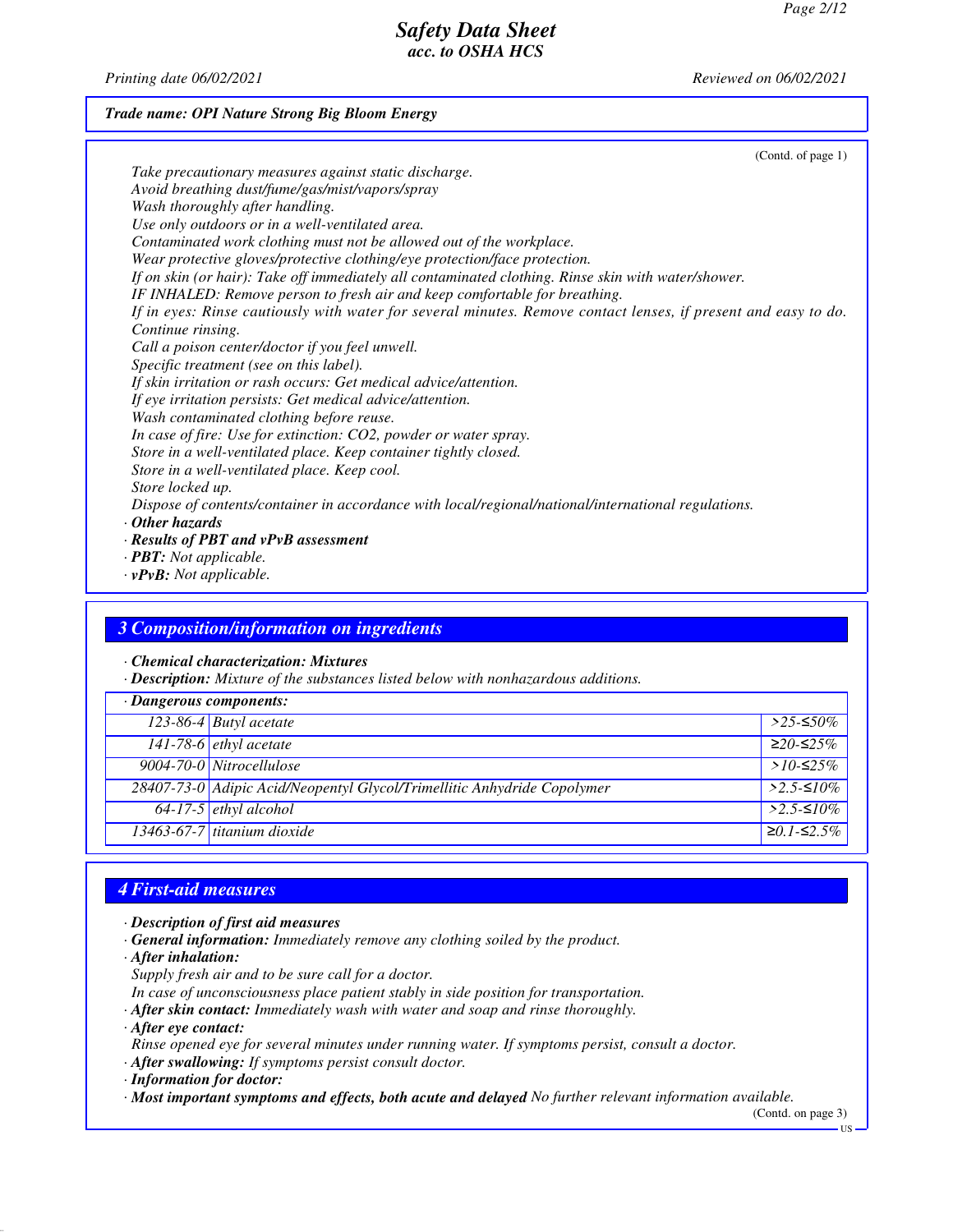*Printing date 06/02/2021 Reviewed on 06/02/2021*

#### *Trade name: OPI Nature Strong Big Bloom Energy*

*· Indication of any immediate medical attention and special treatment needed No further relevant information available.*

#### *5 Fire-fighting measures*

*· Extinguishing media*

*· Suitable extinguishing agents:*

*CO2, extinguishing powder or water spray. Fight larger fires with water spray or alcohol resistant foam.*

*· Special hazards arising from the substance or mixture No further relevant information available.*

*· Advice for firefighters*

*· Protective equipment: No special measures required.*

#### *6 Accidental release measures*

*· Personal precautions, protective equipment and emergency procedures Wear protective equipment. Keep unprotected persons away.*

*· Environmental precautions: Dilute with plenty of water.*

*Do not allow to enter sewers/ surface or ground water.*

*· Methods and material for containment and cleaning up:*

*Absorb with liquid-binding material (sand, diatomite, acid binders, universal binders, sawdust).*

*Dispose contaminated material as waste according to item 13.*

*Ensure adequate ventilation.*

*· Reference to other sections See Section 7 for information on safe handling. See Section 8 for information on personal protection equipment. See Section 13 for disposal information.*

#### *· Protective Action Criteria for Chemicals*

| $\cdot$ PAC-1:   |                                           |                                    |  |
|------------------|-------------------------------------------|------------------------------------|--|
|                  | $\overline{123}$ -86-4 Butyl acetate      | 5 ppm                              |  |
|                  | $\overline{141-78-6}$ ethyl acetate       | $1,200$ ppm                        |  |
|                  | $64-17-5$ ethyl alcohol                   | $\overline{1,}800$ ppm             |  |
|                  | 13463-67-7 titanium $\overline{diaxide}$  | $\overline{30}$ mg/m <sup>3</sup>  |  |
|                  | $67-63-0$ isopropyl alcohol               | $\overline{400}$ ppm               |  |
|                  | $123-42-2$ 4-hydroxy-4-methylpentan-2-one | $\overline{1}50$ ppm               |  |
|                  | $7727-43-7$ barium sulfate                | $15$ mg/m <sup>3</sup>             |  |
|                  | $66-25-1$ hexanal                         | 6 ppm                              |  |
|                  | 7664-38-2 Phosphoric Acid                 | 3 mg/m <sup>3</sup>                |  |
|                  | 71-36-3 $n$ -Butyl alcohol                | 60 ppm                             |  |
| 7631-86-9 Silica |                                           | $18$ mg/m <sup>3</sup>             |  |
|                  | 1309-37-1   Iron Oxides (CI 77491)        | $\overline{15}$ mg/m <sup>3</sup>  |  |
| $\cdot$ PAC-2:   |                                           |                                    |  |
|                  | 123-86-4 Butyl acetate                    | $200$ ppm                          |  |
|                  | $141-78-6$ ethyl acetate                  | 1,700 ppm                          |  |
|                  | $64-17-5$ ethyl alcohol                   | $3300*ppm$                         |  |
|                  | 13463-67-7 titanium dioxide               | $\overline{330}$ mg/m <sup>3</sup> |  |
|                  | $67-63-0$ isopropyl alcohol               | $2000*$ ppm                        |  |
|                  |                                           | (Cond. on page 4)                  |  |

(Contd. of page 2)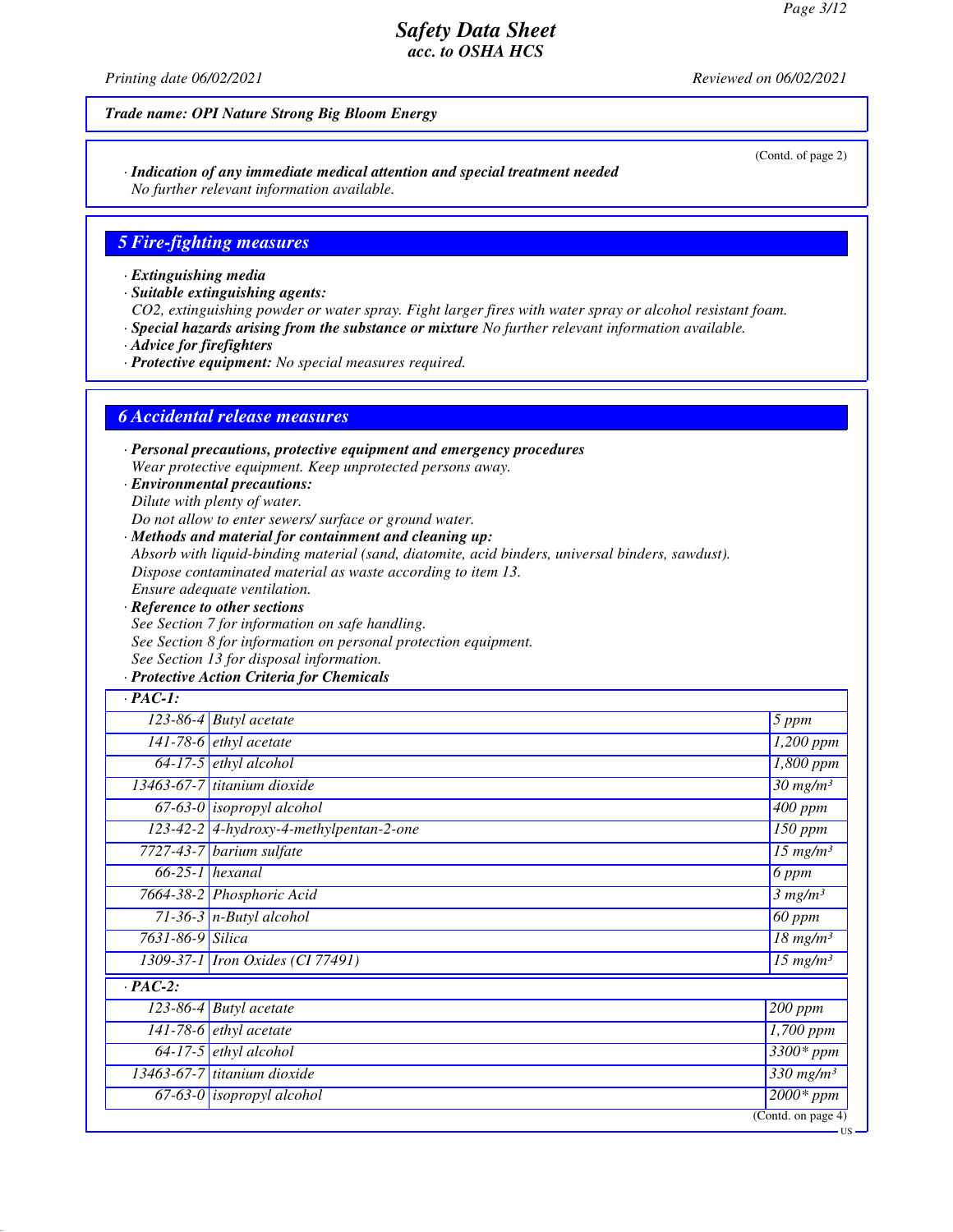*Printing date 06/02/2021 Reviewed on 06/02/2021*

#### *Trade name: OPI Nature Strong Big Bloom Energy*

|                      |                                           | (Contd. of page 3)                 |
|----------------------|-------------------------------------------|------------------------------------|
|                      | $123-42-2$ 4-hydroxy-4-methylpentan-2-one | $\overline{350}$ ppm               |
| 7727-43-7            | barium sulfate                            | $170$ mg/m <sup>3</sup>            |
|                      | $66-25-1$ hexanal                         | <b>66 ppm</b>                      |
|                      | 7664-38-2 Phosphoric Acid                 | $30 \frac{mg}{m^3}$                |
|                      | $71-36-3$ n-Butyl alcohol                 | $800$ ppm                          |
| 7631-86-9 Silica     |                                           | 740 mg/m $3$                       |
|                      | 1309-37-1 <i>Iron Oxides</i> (CI 77491)   | $360$ mg/m <sup>3</sup>            |
| $\overline{PAC-3}$ : |                                           |                                    |
| $123 - 86 - 4$       | <b>Butyl</b> acetate                      | $3000*$ ppm                        |
|                      | $141-78-6$ <i>ethyl</i> acetate           | $10000**$ ppm                      |
| $64 - 17 - 5$        | ethyl alcohol                             | 15000* ppm                         |
|                      | 13463-67-7 titanium dioxide               | $2,000$ mg/m <sup>3</sup>          |
|                      | $67-63-0$ isopropyl alcohol               | $12000**$ ppm                      |
|                      | 123-42-2 4-hydroxy-4-methylpentan-2-one   | $2100*$ ppm                        |
| 7727-43-7            | barium sulfate                            | $\overline{990}$ mg/m <sup>3</sup> |
|                      | $66-25-1$ hexanal                         | 86 ppm                             |
|                      | 7664-38-2 Phosphoric Acid                 | $150$ mg/m <sup>3</sup>            |
|                      | 71-36-3 $n$ -Butyl alcohol                | $8000**$ ppm                       |
| 7631-86-9 Silica     |                                           | $\frac{4,500 \text{ mg}}{m^3}$     |
|                      | 1309-37-1 <i>Iron Oxides</i> (CI 77491)   | $2,200$ mg/m <sup>3</sup>          |

# *7 Handling and storage*

#### *· Handling:*

- *· Precautions for safe handling Ensure good ventilation/exhaustion at the workplace. Prevent formation of aerosols. · Information about protection against explosions and fires:*
- *Keep ignition sources away Do not smoke. Protect against electrostatic charges.*
- *· Conditions for safe storage, including any incompatibilities*
- *· Storage:*
- *· Requirements to be met by storerooms and receptacles: Store in a cool location.*
- *· Information about storage in one common storage facility: Not required.*
- *· Further information about storage conditions: Keep receptacle tightly sealed. Store in cool, dry conditions in well sealed receptacles.*
- *· Storage class: 3*
- *· Specific end use(s) No further relevant information available.*

#### *8 Exposure controls/personal protection*

*· Additional information about design of technical systems: No further data; see item 7.*

(Contd. on page 5)

US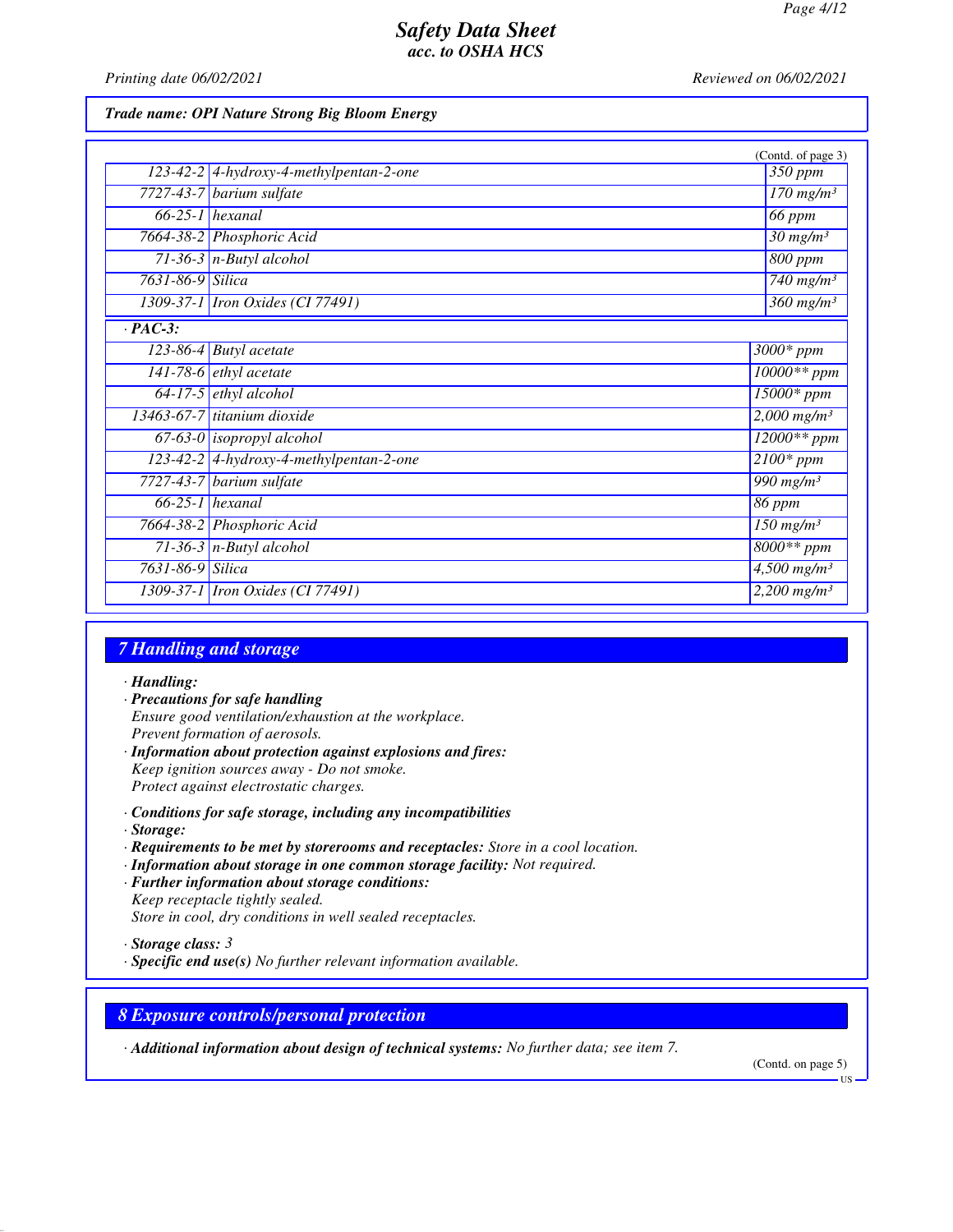*Printing date 06/02/2021 Reviewed on 06/02/2021*

# *Trade name: OPI Nature Strong Big Bloom Energy* (Contd. of page 4) *· Control parameters · Components with limit values that require monitoring at the workplace: The following constituents are the only constituents of the product which have a PEL, TLV or other recommended exposure limit. At this time, the other constituents have no known exposure limits. 123-86-4 Butyl acetate PEL Long-term value: 710 mg/m³, 150 ppm REL Short-term value: 950 mg/m³, 200 ppm Long-term value: 710 mg/m³, 150 ppm TLV Short-term value: 712 mg/m³, 150 ppm Long-term value: 238 mg/m³, 50 ppm 141-78-6 ethyl acetate PEL Long-term value: 1400 mg/m³, 400 ppm REL Long-term value: 1400 mg/m³, 400 ppm TLV Long-term value: 1440 mg/m³, 400 ppm 64-17-5 ethyl alcohol PEL Long-term value: 1900 mg/m³, 1000 ppm REL Long-term value: 1900 mg/m³, 1000 ppm TLV Short-term value: 1880 mg/m³, 1000 ppm · Additional information: The lists that were valid during the creation were used as basis. · Exposure controls · Personal protective equipment: · General protective and hygienic measures: Keep away from foodstuffs, beverages and feed. Immediately remove all soiled and contaminated clothing. Wash hands before breaks and at the end of work. Avoid contact with the eyes. Avoid contact with the eyes and skin. · Breathing equipment: In case of brief exposure or low pollution use respiratory filter device. In case of intensive or longer exposure use respiratory protective device that is independent of circulating air. · Protection of hands: Protective gloves The glove material has to be impermeable and resistant to the product/ the substance/ the preparation. Due to missing tests no recommendation to the glove material can be given for the product/ the preparation/ the chemical mixture. Selection of the glove material on consideration of the penetration times, rates of diffusion and the degradation · Material of gloves The selection of the suitable gloves does not only depend on the material, but also on further marks of quality and varies from manufacturer to manufacturer. As the product is a preparation of several substances, the resistance of the glove material can not be calculated in advance and has therefore to be checked prior to the application. · Penetration time of glove material The exact break through time has to be found out by the manufacturer of the protective gloves and has to be observed.* (Contd. on page 6) **TIC**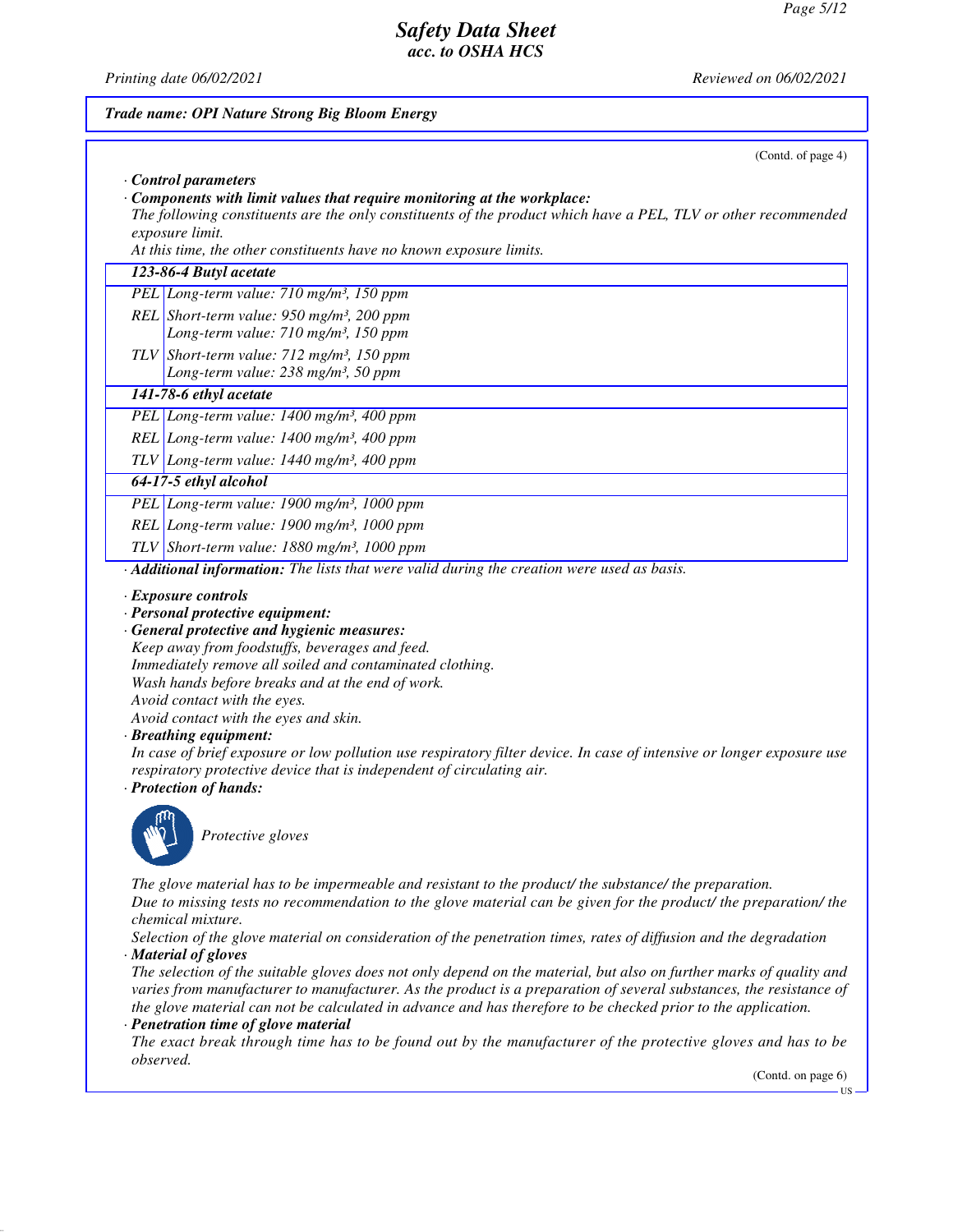(Contd. of page 5)

### *Safety Data Sheet acc. to OSHA HCS*

*Printing date 06/02/2021 Reviewed on 06/02/2021*

*Trade name: OPI Nature Strong Big Bloom Energy*

*· Eye protection:*



*Tightly sealed goggles*

# *9 Physical and chemical properties · Information on basic physical and chemical properties · General Information · Appearance: Form: Fluid Color: According to product specification · Odor: Characteristic · Odor threshold: Not determined. · pH-value: Not determined. · Change in condition Melting point/Melting range: Undetermined. Boiling point/Boiling range: 77-78 °C (170.6-172.4 °F) · Flash point: -1 °C (30.2 °F) · Flammability (solid, gaseous): Not applicable. · Ignition temperature: 425 °C (797 °F) · Decomposition temperature: Not determined. · Auto igniting: Product is not selfigniting. · Danger of explosion: Product is not explosive. However, formation of explosive air/vapor mixtures are possible. · Explosion limits: Lower: 1.2 Vol % Upper: 11.5 Vol % · Vapor pressure at 20 °C (68 °F): 97 hPa (72.8 mm Hg) · Density: Not determined. · Relative density Not determined. · Vapor density Not determined. <i>·* Evaporation rate *· Solubility in / Miscibility with Water: Fully miscible. · Partition coefficient (n-octanol/water): Not determined. · Viscosity: Dynamic: Not determined. Kinematic: Not determined. · Solvent content: Organic solvents: 70.9 % VOC content: 70.93 % 709.3 g/l / 5.92 lb/gal* (Contd. on page 7)

US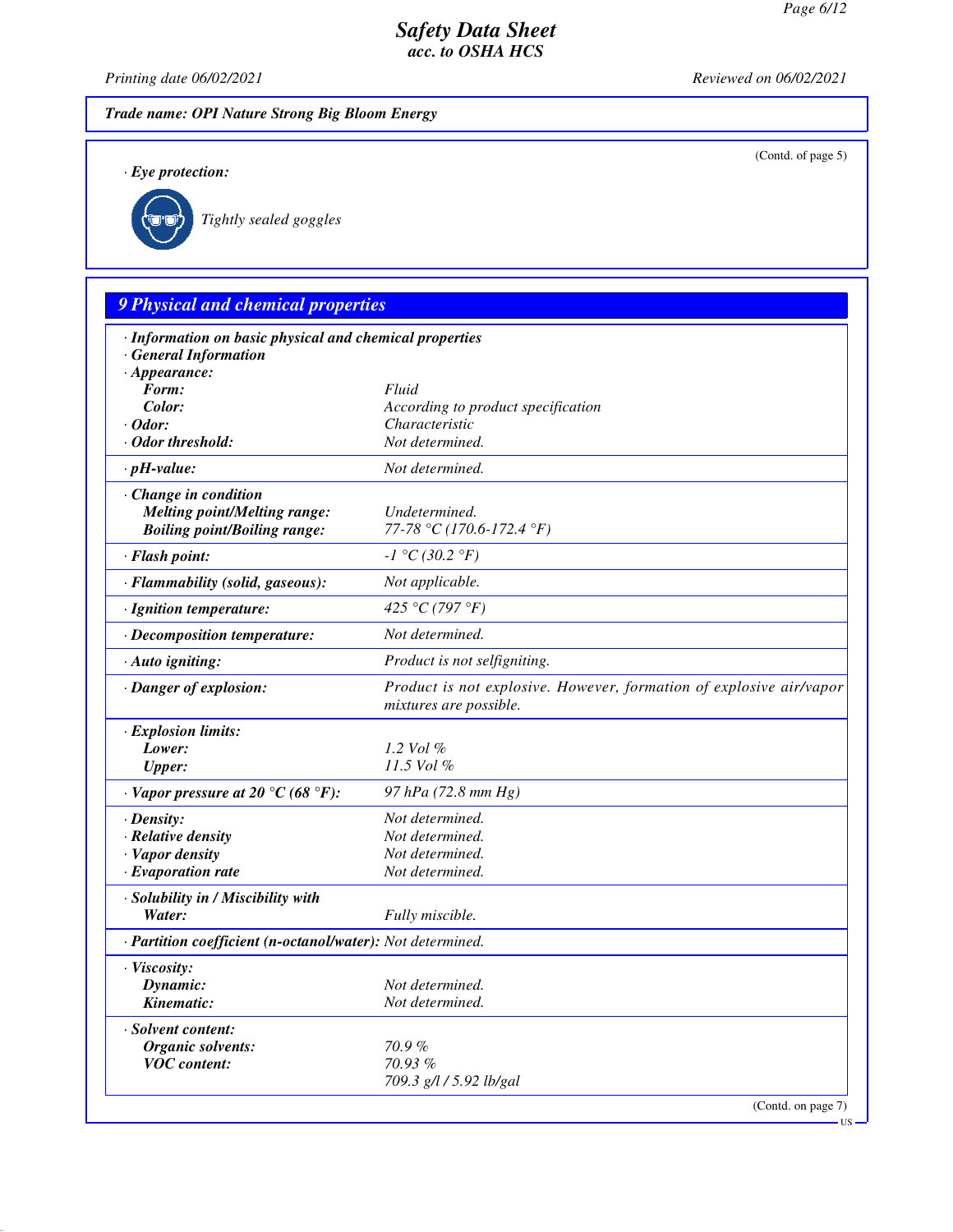(Contd. of page 6)

US

### *Safety Data Sheet acc. to OSHA HCS*

*Printing date 06/02/2021 Reviewed on 06/02/2021*

*Trade name: OPI Nature Strong Big Bloom Energy*

*Solids content: 13.3 %*

*· Other information No further relevant information available.*

### *10 Stability and reactivity*

*· Reactivity No further relevant information available.*

*· Chemical stability*

*· Thermal decomposition / conditions to be avoided: No decomposition if used according to specifications.*

*· Possibility of hazardous reactions No dangerous reactions known.*

*· Conditions to avoid No further relevant information available.*

*· Incompatible materials: No further relevant information available.*

*· Hazardous decomposition products: No dangerous decomposition products known.*

#### *11 Toxicological information*

*· Information on toxicological effects*

*· Acute toxicity:*

*· LD/LC50 values that are relevant for classification:*

| . LD/LC50 raides mat are reterant for classification. |      |                                                                                                                     |  |
|-------------------------------------------------------|------|---------------------------------------------------------------------------------------------------------------------|--|
| 123-86-4 Butyl acetate                                |      |                                                                                                                     |  |
| Oral                                                  | LD50 | $13,100$ mg/kg (rat)                                                                                                |  |
| Dermal                                                |      | $\geq 5,000$ mg/kg (rabbit)                                                                                         |  |
|                                                       |      |                                                                                                                     |  |
| 141-78-6 ethyl acetate                                |      |                                                                                                                     |  |
| Oral                                                  | LD50 | $5,620$ mg/kg (rabbit)                                                                                              |  |
|                                                       |      |                                                                                                                     |  |
| 64-17-5 ethyl alcohol                                 |      |                                                                                                                     |  |
| Oral                                                  | LD50 | $(10,470 \text{ mg/kg} (rat) (bw (OECD 401)))$                                                                      |  |
|                                                       |      | Inhalative LC50/4 h 116.9 mg/l (rat) (air (//OECD 403))                                                             |  |
|                                                       |      |                                                                                                                     |  |
| Oral                                                  | LD50 | $>5,000$ mg/kg (rat) (bw (OECD 425))                                                                                |  |
| Dermal                                                | LD50 | $>10,000$ mg/kg (rabbit)                                                                                            |  |
|                                                       |      | Inhalative LC50/4 h $\geq$ 3.43 mg/l (rat) (air (OECD 403))                                                         |  |
|                                                       |      | LD50<br>Inhalative LC50/4 h $>21$ mg/l (rat)<br>Inhalative LC50/4 h 1,600 mg/l (rat)<br>13463-67-7 titanium dioxide |  |

*· Primary irritant effect:*

*· on the skin: No irritant effect.*

*· on the eye: Irritating effect.*

*· Sensitization: Sensitization possible through skin contact.*

*· Additional toxicological information:*

*The product shows the following dangers according to internally approved calculation methods for preparations: Irritant*

#### *· Carcinogenic categories*

| · IARC (International Agency for Research on Cancer) |                                      |    |  |
|------------------------------------------------------|--------------------------------------|----|--|
|                                                      | $64-17-5$ ethyl alcohol              |    |  |
|                                                      | $\sqrt{13463-67-7}$ titanium dioxide | 2B |  |
|                                                      | $67-63-0$ isopropyl alcohol          |    |  |
|                                                      | (Contd. on page 8)                   |    |  |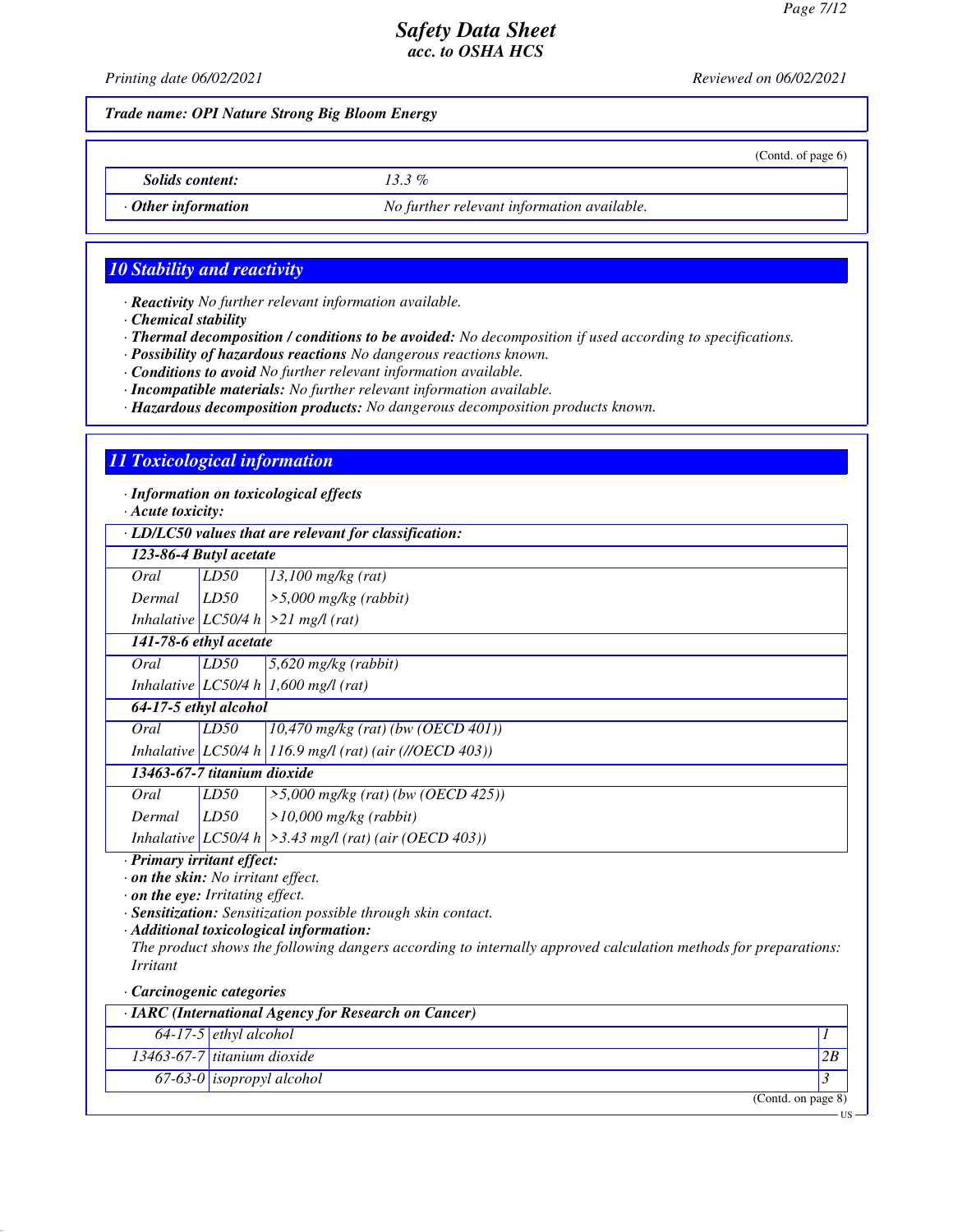(Contd. of page 7)

### *Safety Data Sheet acc. to OSHA HCS*

*Printing date 06/02/2021 Reviewed on 06/02/2021*

*Trade name: OPI Nature Strong Big Bloom Energy*

|  | 61790-53-2 Diatomaceous earth (Silica-Amorphous) |  |
|--|--------------------------------------------------|--|
|--|--------------------------------------------------|--|

*7631-86-9 Silica 3* 

*1309-37-1 Iron Oxides (CI 77491) 3* 

*· NTP (National Toxicology Program)*

*None of the ingredients is listed.*

*· OSHA-Ca (Occupational Safety & Health Administration)*

*None of the ingredients is listed.*

## *12 Ecological information*

*· Toxicity*

- *· Aquatic toxicity: No further relevant information available.*
- *· Persistence and degradability No further relevant information available.*
- *· Behavior in environmental systems:*
- *· Bioaccumulative potential No further relevant information available.*
- *· Mobility in soil No further relevant information available.*
- *· Additional ecological information:*

*· General notes:*

*Water hazard class 2 (Self-assessment): hazardous for water*

*Do not allow product to reach ground water, water course or sewage system.*

*Danger to drinking water if even small quantities leak into the ground.*

- *· Results of PBT and vPvB assessment*
- *· PBT: Not applicable.*
- *· vPvB: Not applicable.*
- *· Other adverse effects No further relevant information available.*

## *13 Disposal considerations*

*· Waste treatment methods*

*· Recommendation:*

*Must not be disposed of together with household garbage. Do not allow product to reach sewage system.*

- *· Uncleaned packagings:*
- *· Recommendation: Disposal must be made according to official regulations.*
- *· Recommended cleansing agent: Water, if necessary with cleansing agents.*

| $\cdot$ UN-Number               |               |  |
|---------------------------------|---------------|--|
| · DOT, IMDG, IATA               | <i>UN1263</i> |  |
| $\cdot$ UN proper shipping name |               |  |
| $\cdot$ DOT                     | Paint         |  |
| $\cdot$ IMDG, IATA              | <b>PAINT</b>  |  |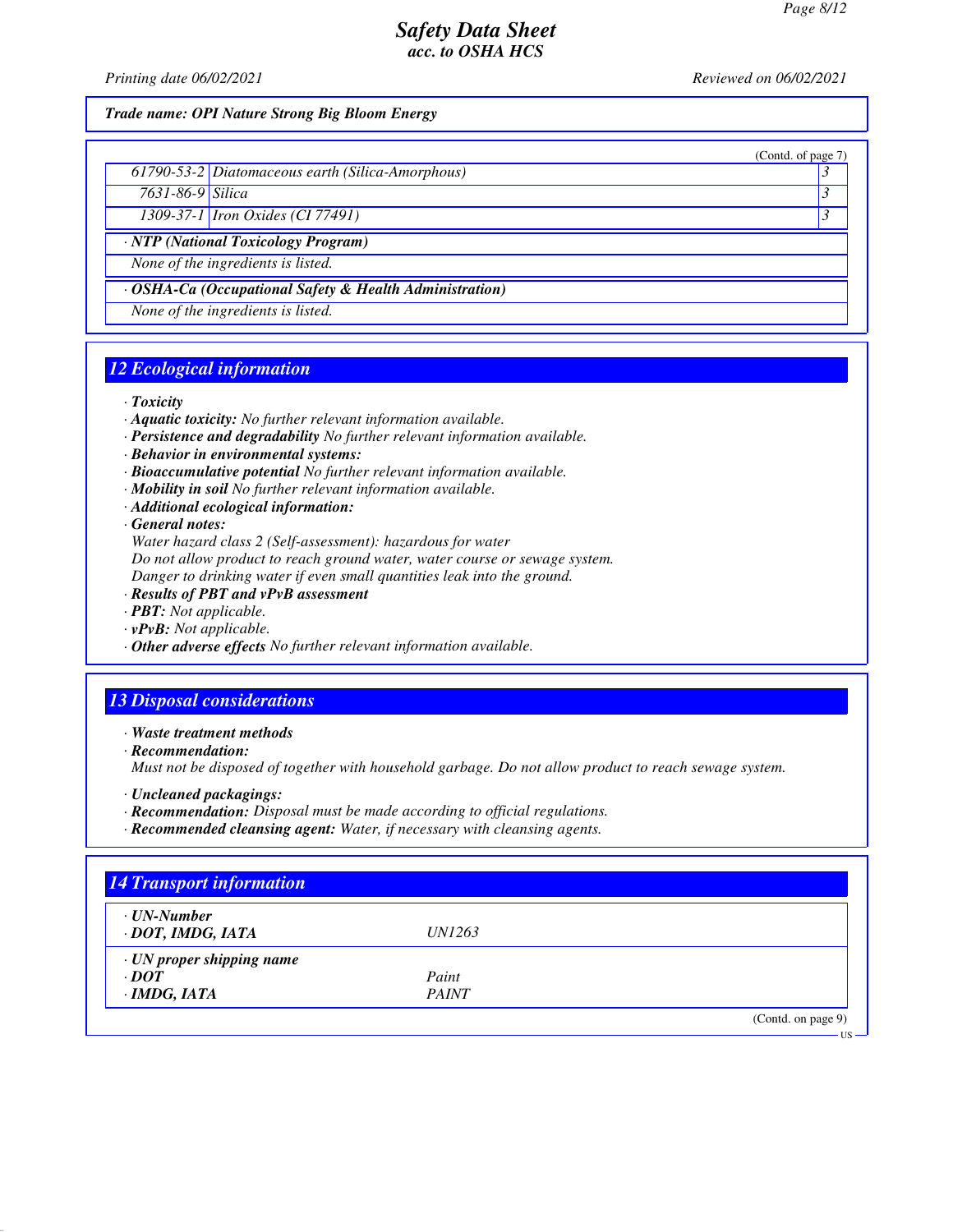*Printing date 06/02/2021 Reviewed on 06/02/2021*

*Trade name: OPI Nature Strong Big Bloom Energy*

|                                                                                                                           | (Contd. of page 8)                                                                                  |
|---------------------------------------------------------------------------------------------------------------------------|-----------------------------------------------------------------------------------------------------|
| · Transport hazard class(es)                                                                                              |                                                                                                     |
| $\cdot$ <i>DOT</i>                                                                                                        |                                                                                                     |
|                                                                                                                           |                                                                                                     |
| $\cdot$ Class                                                                                                             | 3 Flammable liquids                                                                                 |
| · Label                                                                                                                   | 3                                                                                                   |
| $\cdot$ IMDG, IATA                                                                                                        |                                                                                                     |
|                                                                                                                           |                                                                                                     |
| $\cdot$ Class                                                                                                             | 3 Flammable liquids                                                                                 |
| $\cdot$ Label                                                                                                             | 3                                                                                                   |
| · Packing group<br>· DOT, IMDG, IATA                                                                                      | II                                                                                                  |
| · Environmental hazards:                                                                                                  | Not applicable.                                                                                     |
| · Special precautions for user<br>· Hazard identification number (Kemler code): 33<br>· EMS Number:<br>· Stowage Category | Warning: Flammable liquids<br>$F-E, S-E$<br>B                                                       |
| · Transport in bulk according to Annex II of<br><b>MARPOL73/78 and the IBC Code</b>                                       | Not applicable.                                                                                     |
| · Transport/Additional information:                                                                                       |                                                                                                     |
| $\cdot$ <i>DOT</i>                                                                                                        |                                                                                                     |
| · Quantity limitations                                                                                                    | On passenger aircraft/rail: 5 L<br>On cargo aircraft only: 60 L                                     |
| $\cdot$ IMDG                                                                                                              |                                                                                                     |
| $\cdot$ Limited quantities (LQ)                                                                                           | 5L                                                                                                  |
| $\cdot$ Excepted quantities (EQ)                                                                                          | Code: E2                                                                                            |
|                                                                                                                           | Maximum net quantity per inner packaging: 30 ml<br>Maximum net quantity per outer packaging: 500 ml |
| · UN "Model Regulation":                                                                                                  | UN 1263 PAINT, 3, II                                                                                |

# *15 Regulatory information*

*· Safety, health and environmental regulations/legislation specific for the substance or mixture No further relevant information available.*

*· Sara*

*· Section 355 (extremely hazardous substances):*

*None of the ingredients is listed.*

*· Section 313 (Specific toxic chemical listings):*

*67-63-0 isopropyl alcohol*

(Contd. on page 10)

US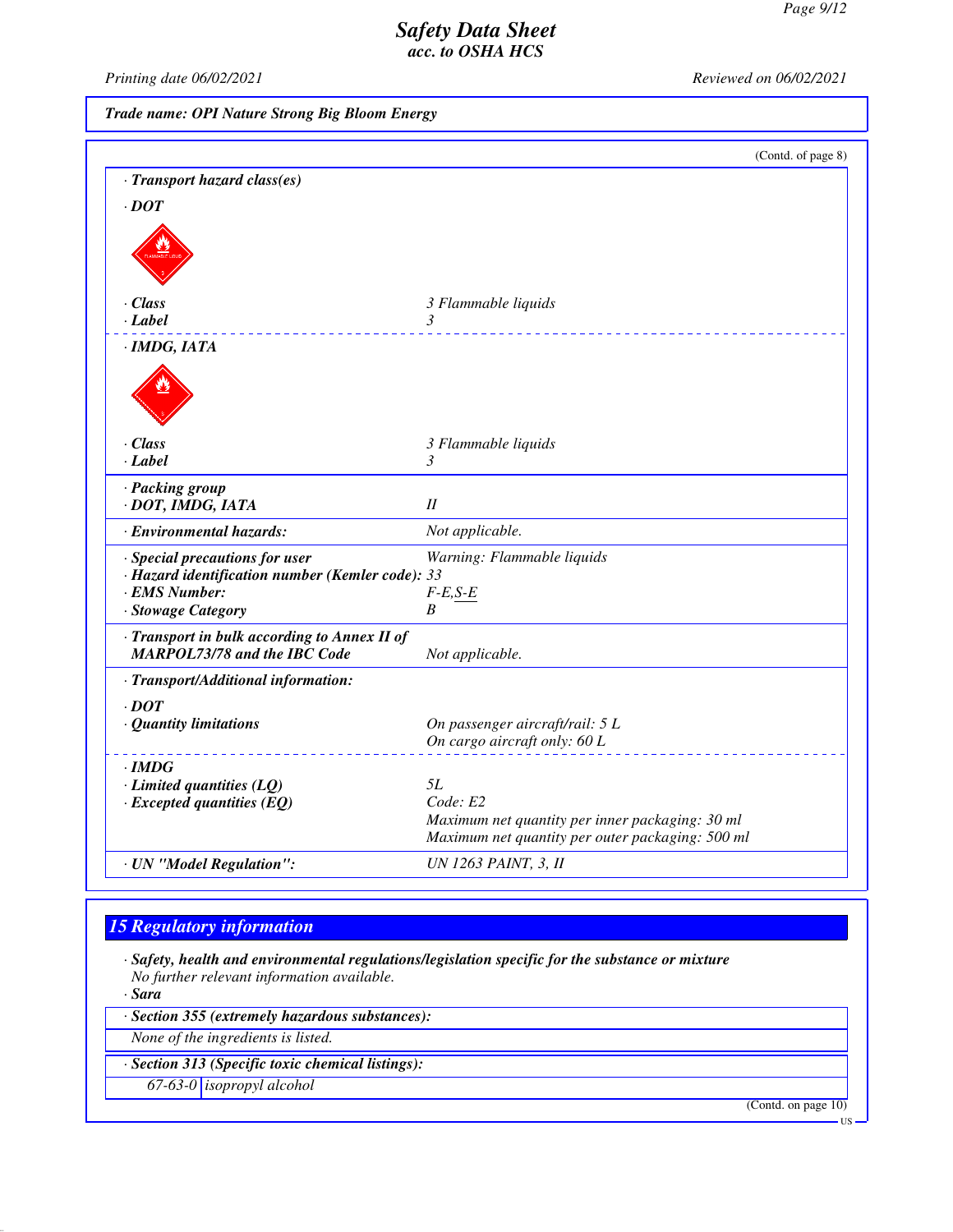*Printing date 06/02/2021 Reviewed on 06/02/2021*

*Trade name: OPI Nature Strong Big Bloom Energy*

|                                                                         | (Contd. of page 9)    |
|-------------------------------------------------------------------------|-----------------------|
| $7727-43-7$ barium sulfate                                              |                       |
| 7664-38-2 Phosphoric Acid                                               |                       |
| $71-36-3$ n-Butyl alcohol                                               |                       |
| 7446-19-7 zinc sulphate (hydrous) (mono-, hexa-and hepta hydrate)       |                       |
| · TSCA (Toxic Substances Control Act):                                  |                       |
| 123-86-4 Butyl acetate                                                  | <b>ACTIVE</b>         |
| 141-78-6 ethyl acetate                                                  | <b>ACTIVE</b>         |
| 9004-70-0 Nitrocellulose                                                | <b>ACTIVE</b>         |
| 28407-73-0 Adipic Acid/Neopentyl Glycol/Trimellitic Anhydride Copolymer |                       |
| 77-90-7 Tributyl acetylcitrate                                          |                       |
| $64-17-5$ ethyl alcohol                                                 |                       |
| 13463-67-7 titanium dioxide                                             | <b>ACTIVE</b>         |
| 67-63-0 isopropyl alcohol                                               | <b>ACTIVE</b>         |
| 5858-81-1 CI 15850                                                      | <b>ACTIVE</b>         |
| 123-42-2 4-hydroxy-4-methylpentan-2-one                                 | <b>ACTIVE</b>         |
| 7727-43-7 barium sulfate                                                | <b>ACTIVE</b>         |
| 110-44-1 hexa-2,4-dienoic acid                                          | <b>ACTIVE</b>         |
| $66-25-1$ hexanal                                                       | <b>ACTIVE</b>         |
| 7664-38-2 Phosphoric Acid                                               | <b>ACTIVE</b>         |
| $69-65-8$ <i>D</i> -mannitol                                            | <b>ACTIVE</b>         |
| 61790-53-2 Diatomaceous earth (Silica-Amorphous)                        | <b>ACTIVE</b>         |
| $71-36-3$ n-Butyl alcohol                                               | <b>ACTIVE</b>         |
| 7631-86-9 Silica                                                        |                       |
| 1309-37-1 Iron Oxides (CI 77491)                                        |                       |
| 1934-21-0 CI 19140                                                      |                       |
| $10191-41-0$ Tocopherol                                                 |                       |
| · Hazardous Air Pollutants                                              |                       |
| None of the ingredients is listed.                                      |                       |
| · Proposition 65                                                        |                       |
| Chemicals known to cause cancer:                                        |                       |
| 13463-67-7 titanium dioxide                                             |                       |
| · Chemicals known to cause reproductive toxicity for females:           |                       |
| None of the ingredients is listed.                                      |                       |
| · Chemicals known to cause reproductive toxicity for males:             |                       |
| None of the ingredients is listed.                                      |                       |
| Chemicals known to cause developmental toxicity:                        |                       |
| 64-17-5 $ethyl$ alcohol                                                 |                       |
| · Carcinogenic categories                                               |                       |
| · EPA (Environmental Protection Agency)                                 |                       |
| $7727-43-7$ barium sulfate                                              | D, CBD(inh), NL(oral) |
| $71-36-3$ n-Butyl alcohol<br>D                                          |                       |
| 7446-19-7 zinc sulphate (hydrous) (mono-, hexa-and hepta hydrate)       | D, I, II              |
|                                                                         | (Contd. on page 11)   |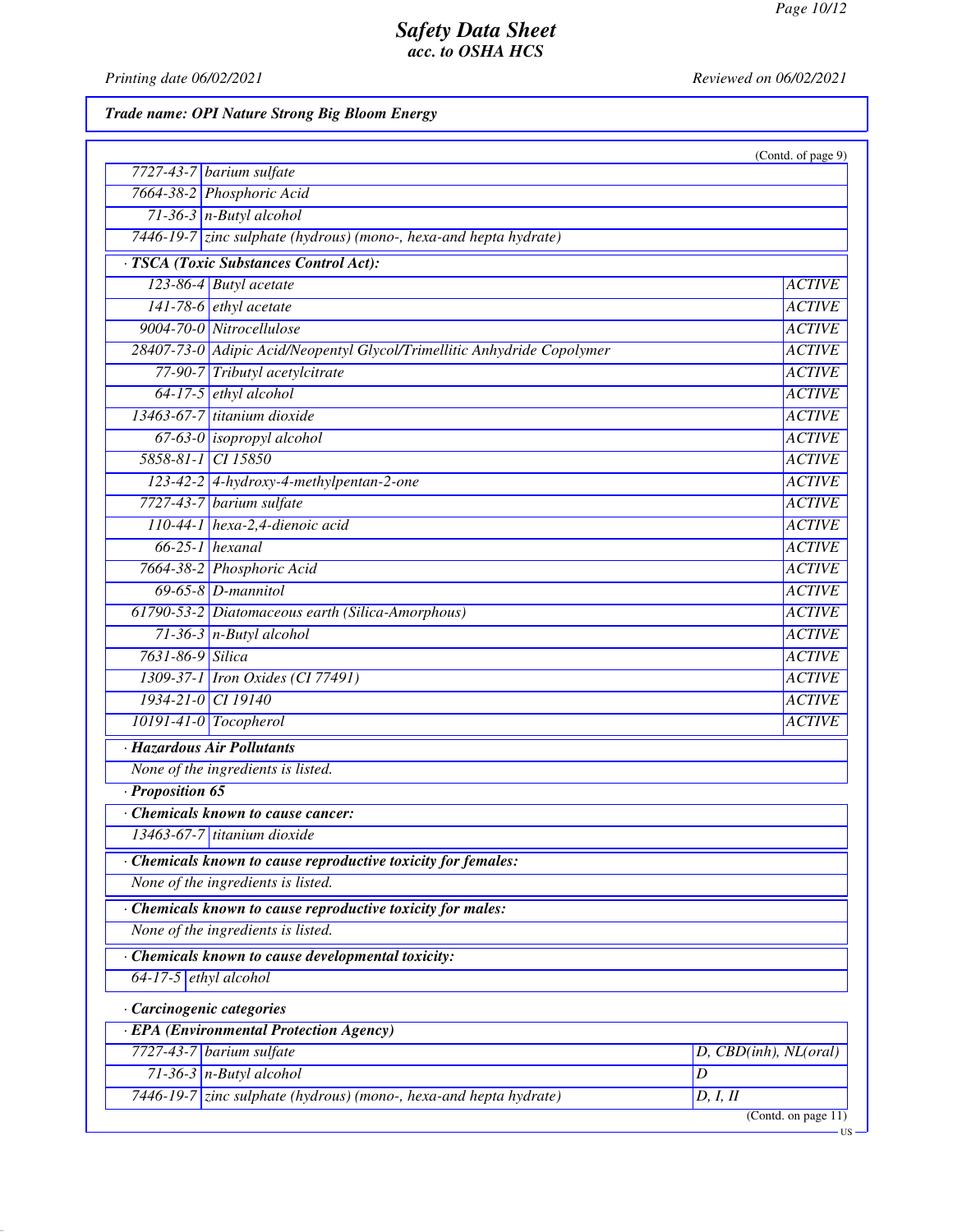*Printing date 06/02/2021 Reviewed on 06/02/2021*

*Trade name: OPI Nature Strong Big Bloom Energy*

| (Contd. of page $10$ )                                             |                                           |    |  |
|--------------------------------------------------------------------|-------------------------------------------|----|--|
| · TLV (Threshold Limit Value)                                      |                                           |    |  |
|                                                                    | $64-17-5$ ethyl alcohol                   | A3 |  |
|                                                                    | $\overline{13463}$ -67-7 titanium dioxide | A4 |  |
|                                                                    | $67-63-0$ isopropyl alcohol               | AA |  |
|                                                                    | 1309-37-1 Iron Oxides (CI 77491)          | A4 |  |
| · NIOSH-Ca (National Institute for Occupational Safety and Health) |                                           |    |  |
|                                                                    | $13463-67-7$ titanium dioxide             |    |  |

*· GHS label elements The product is classified and labeled according to the Globally Harmonized System (GHS). · Hazard pictograms*



*· Signal word Danger*

*· Hazard-determining components of labeling: Butyl acetate Adipic Acid/Neopentyl Glycol/Trimellitic Anhydride Copolymer ethyl acetate · Hazard statements Highly flammable liquid and vapor. Causes serious eye irritation. May cause an allergic skin reaction. May cause drowsiness or dizziness. · Precautionary statements Keep away from heat/sparks/open flames/hot surfaces. - No smoking. Ground/bond container and receiving equipment. Use explosion-proof electrical/ventilating/lighting/equipment. Use only non-sparking tools. Take precautionary measures against static discharge. Avoid breathing dust/fume/gas/mist/vapors/spray Wash thoroughly after handling. Use only outdoors or in a well-ventilated area. Contaminated work clothing must not be allowed out of the workplace. Wear protective gloves/protective clothing/eye protection/face protection. If on skin (or hair): Take off immediately all contaminated clothing. Rinse skin with water/shower. IF INHALED: Remove person to fresh air and keep comfortable for breathing. If in eyes: Rinse cautiously with water for several minutes. Remove contact lenses, if present and easy to do. Continue rinsing. Call a poison center/doctor if you feel unwell. Specific treatment (see on this label). If skin irritation or rash occurs: Get medical advice/attention. If eye irritation persists: Get medical advice/attention. Wash contaminated clothing before reuse. In case of fire: Use for extinction: CO2, powder or water spray. Store in a well-ventilated place. Keep container tightly closed. Store in a well-ventilated place. Keep cool. Store locked up. Dispose of contents/container in accordance with local/regional/national/international regulations.* (Contd. on page 12)

US